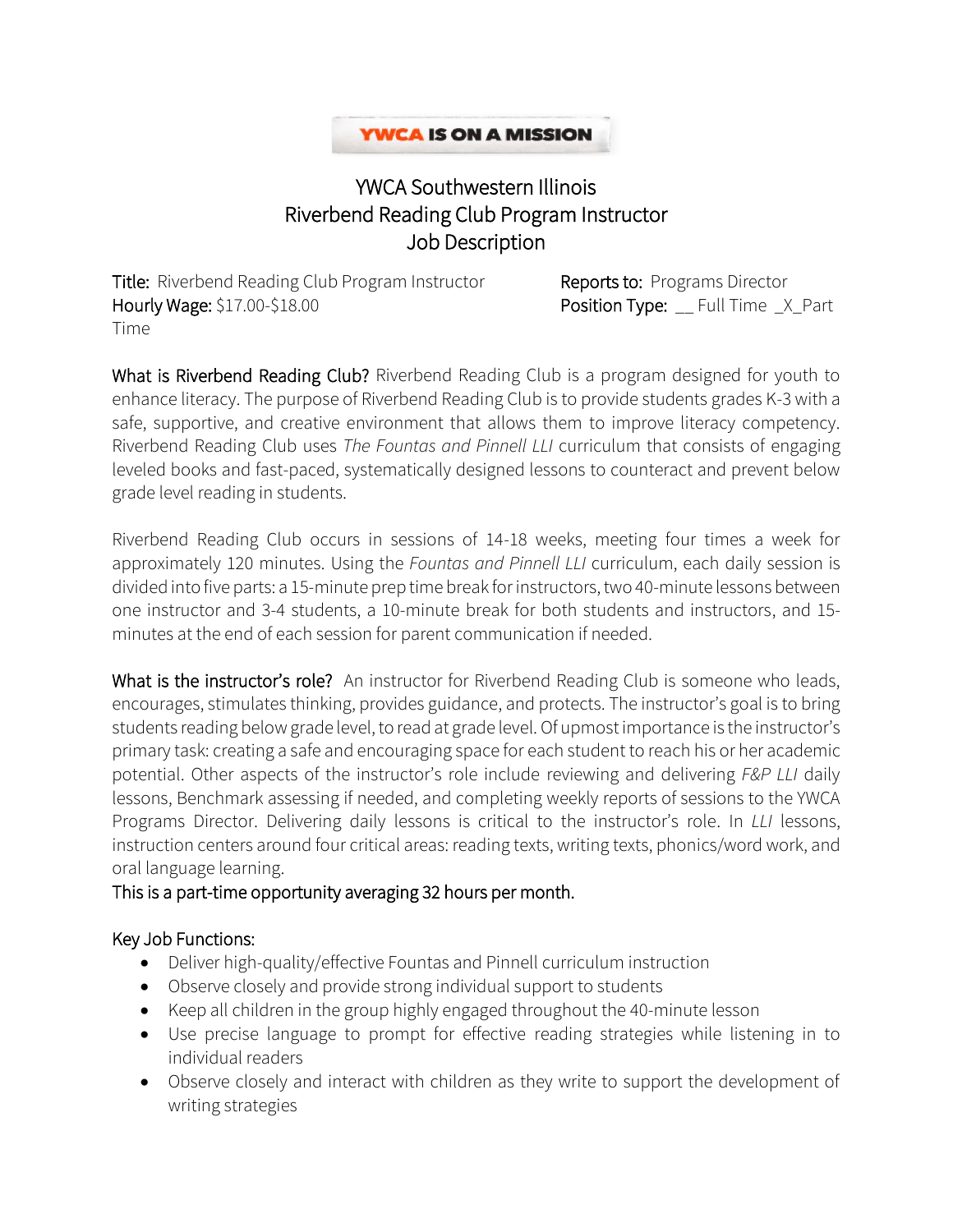- Maintain efficiency in time management
- Take attendance at each session
- Administer Benchmark Assessments to each student at the start of program and at the end if needed
- Distribute snacks for students at each session if needed
- Complete detailed instructor reports for each session and submit weekly to YWCA Programs Director
- Communicate with parents regarding their child when needed
- Communicate with Alton School District and Alton Housing Authority personnel when needed
- Coordinate with YWCA for needed materials, supplies, snacks, and drinks

#### Minimum Qualifications:

- Education: Certified Substitute Teacher or Teaching Assistant with Paraprofessional license
- Experience working with youth
- Must pass a state mandated criminal background check
- Must complete mandated reporter training

## Personal Qualifications:

- Must have excellent communication skills, oral and written
- Must be punctual, reliable, and consistent
- Highly developed verbal communication skills with youth grades K-3
- Model positive and healthy character traits and habits, such as being organized, consistent and understanding
- Cultural sensitivity and experience working with individuals of different cultures and ethnic backgrounds

#### Physical Requirements:

- Riverbend Reading Club instructors will be responsible for occasional lifting and transporting of supplies to and from YWCA and Riverbend Reading Club meeting locations (within Madison County, IL).
- Reliable Transportation

Ideal candidates will be passionate about the mission of YWCA. The successful candidate will bring outstanding personal skills, emotional intelligence, excellent judgement and a strong commitment to YWCA mission and objectives.

Location: YWCA, Alton School District, Alton Housing Authority, or other locations to be identified